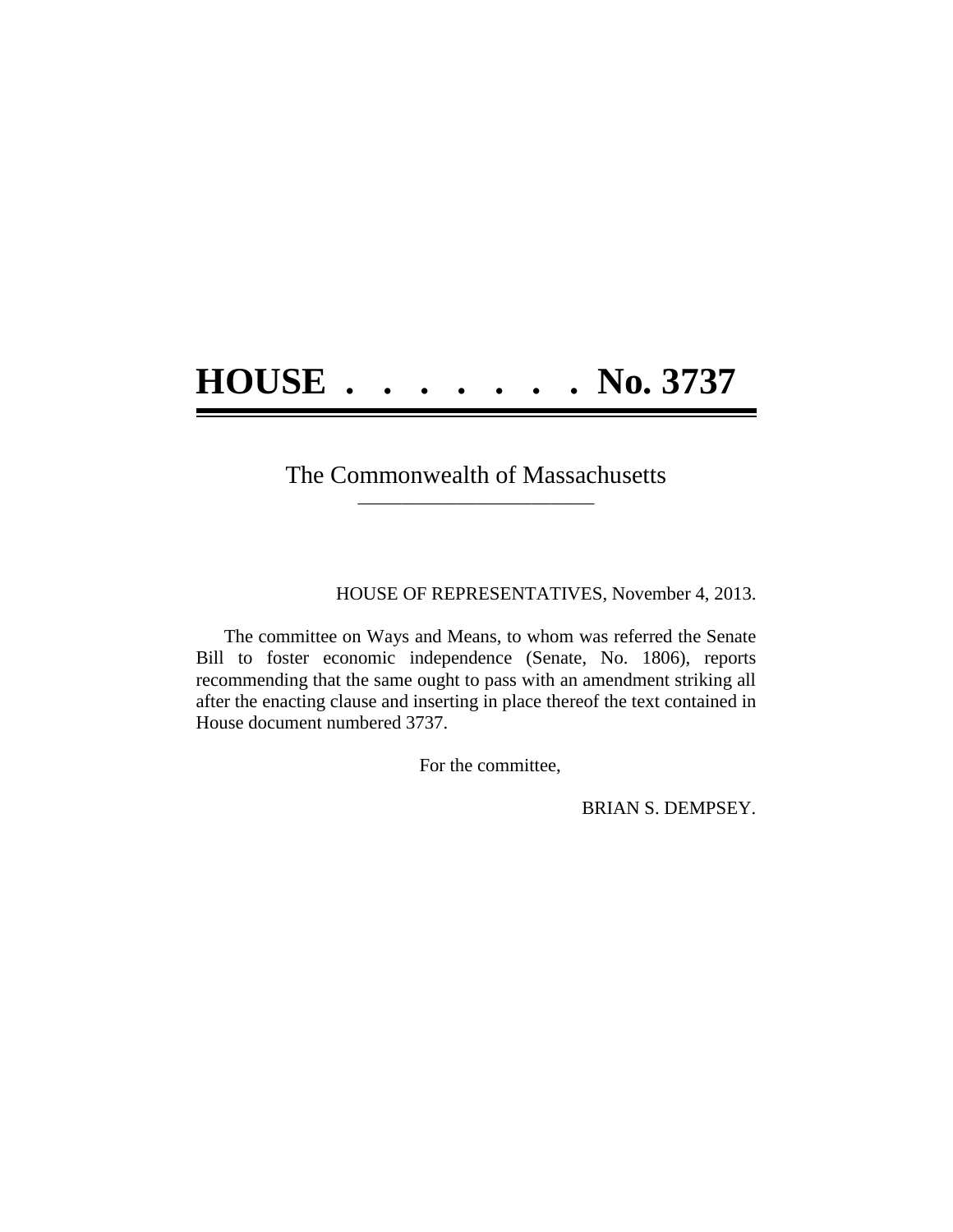## The Commonwealth of Massachusetts

**\_\_\_\_\_\_\_\_\_\_\_\_\_\_\_ In the Year Two Thousand Thirteen \_\_\_\_\_\_\_\_\_\_\_\_\_\_\_**

By striking out all after the enacting clause and inserting in place thereof the following:—

| 1              | SECTION 1. To provide for improvements to the department of transitional assistance in           |                                               |  |  |
|----------------|--------------------------------------------------------------------------------------------------|-----------------------------------------------|--|--|
| $\overline{2}$ | the commonwealth in fiscal year 2014, the sums set forth in sections 2 and 2A are hereby         |                                               |  |  |
| 3              | appropriated from the General Fund for the several purposes and subject to the conditions        |                                               |  |  |
| $\overline{4}$ | specified in this act and subject to laws regulating the disbursement of public funds; provided, |                                               |  |  |
| 5              | however, that notwithstanding any general or special law to the contrary, appropriations made    |                                               |  |  |
| 6              | herein shall not revert and shall be available for expenditure until June 30, 2014. The sums     |                                               |  |  |
| 7              | appropriated in this act shall be in addition to any amounts previously appropriated and made    |                                               |  |  |
| 8              | available for these purposes.                                                                    |                                               |  |  |
| 9              | <b>SECTION 2.</b>                                                                                |                                               |  |  |
| 10             |                                                                                                  | OFFICE OF CHILDREN, YOUTH AND FAMILY SERVICES |  |  |
| 11             |                                                                                                  | Department of Transitional Assistance.        |  |  |
| 12             | 4400-1100                                                                                        |                                               |  |  |
| 13             |                                                                                                  | <b>EXECUTIVE OFFICE OF EDUCATION</b>          |  |  |
| 14             |                                                                                                  | Department of Early Education and Care.       |  |  |
| 15             | 3000-4050                                                                                        |                                               |  |  |
| 16             |                                                                                                  | Department of Higher Education.               |  |  |
| 17             | 7070-0066                                                                                        |                                               |  |  |
| 18             | <b>SECTION 2A.</b>                                                                               |                                               |  |  |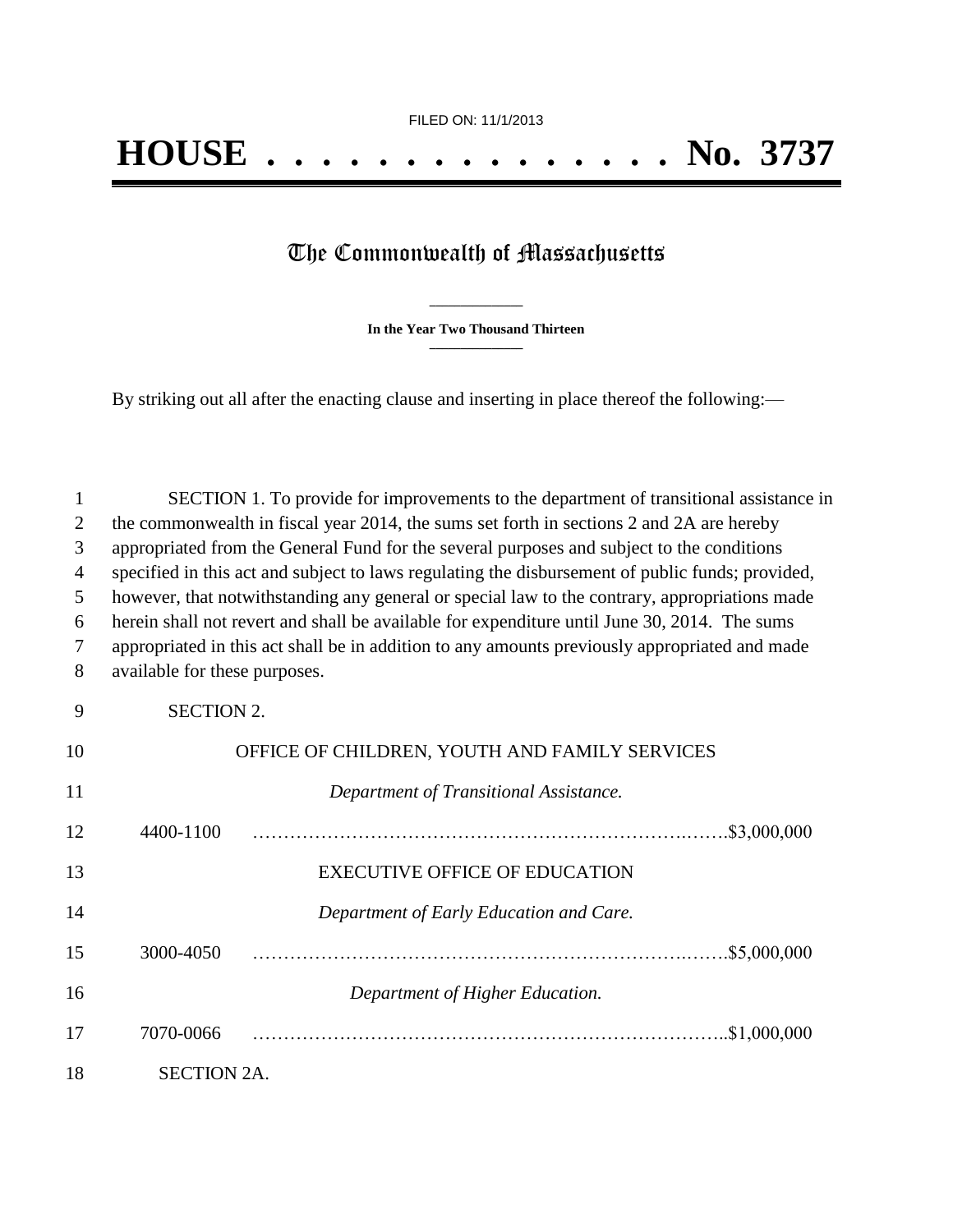| 19                         | EXECUTIVE OFFICE OF HEALTH AND HUMAN SERVICES                                                                                                                                                                                                                                                                                                                                     |  |  |
|----------------------------|-----------------------------------------------------------------------------------------------------------------------------------------------------------------------------------------------------------------------------------------------------------------------------------------------------------------------------------------------------------------------------------|--|--|
| 20                         | Office of the Secretary.                                                                                                                                                                                                                                                                                                                                                          |  |  |
| 21                         | 4000-0010 For the operation of the commission created in section 30 of this act to                                                                                                                                                                                                                                                                                                |  |  |
| 22                         | support the research and publication of a report on (a) the root causes of poverty in the                                                                                                                                                                                                                                                                                         |  |  |
| 23                         | commonwealth, (b) related solutions to reduce poverty, and (c) the cost savings for the                                                                                                                                                                                                                                                                                           |  |  |
| 24                         |                                                                                                                                                                                                                                                                                                                                                                                   |  |  |
| 25                         | EXECUTIVE OFFICE OF LABOR AND WORKFORCE DEVELOPMENT                                                                                                                                                                                                                                                                                                                               |  |  |
| 26                         | Department of Career Services.                                                                                                                                                                                                                                                                                                                                                    |  |  |
| 27<br>28<br>29<br>30<br>31 | For the department of career services to enhance participation in work<br>7003-0810<br>programs for clients referred by the department of transitional assistance; provided, that not less<br>than \$6,000,000 shall be used to administer, in consultation with the Commonwealth<br>Corporation, the pathways to self-sufficiency program, established pursuant to section 12 of |  |  |
| 32                         | SECTION 3. Paragraph (A) of section 2 of chapter 18 of the General Laws, as appearing                                                                                                                                                                                                                                                                                             |  |  |
| 33                         | in the 2012 Official Edition, is hereby amended by inserting before the words "the provision", in                                                                                                                                                                                                                                                                                 |  |  |
| 34                         | line 3, the following words:-                                                                                                                                                                                                                                                                                                                                                     |  |  |
| 35                         | the provision and administration throughout the commonwealth of the Supplemental                                                                                                                                                                                                                                                                                                  |  |  |
| 36                         | Nutrition Assistance Program, with benefits designed for use by participants to purchase eligible                                                                                                                                                                                                                                                                                 |  |  |
| 37                         | foods, including seeds and plants, for home consumption and use;                                                                                                                                                                                                                                                                                                                  |  |  |
| 38                         | SECTION 4. Paragraph (B) of section 2 of chapter 18 of the General Laws, as amended                                                                                                                                                                                                                                                                                               |  |  |
| 39                         | by section 1 of chapter 65 of the acts of 2013, is hereby further amended by adding the following                                                                                                                                                                                                                                                                                 |  |  |
| 40                         | 9 clauses:-                                                                                                                                                                                                                                                                                                                                                                       |  |  |
| 41                         | (m) provide notice to households and recipients of cash assistance benefits under                                                                                                                                                                                                                                                                                                 |  |  |
| 42                         | emergency aid to elders, disabled and children and transitional aid to families with dependent                                                                                                                                                                                                                                                                                    |  |  |
| 43                         | children if the benefits have not been accessed for 1 year or more. The department shall expunge                                                                                                                                                                                                                                                                                  |  |  |
| 44                         | and recoup the balance of cash assistance benefits under emergency aid to elders, disabled and                                                                                                                                                                                                                                                                                    |  |  |
| 45                         | children and transitional aid to families with dependent children if no response is received by the                                                                                                                                                                                                                                                                               |  |  |
| 46                         | department within 30 days;                                                                                                                                                                                                                                                                                                                                                        |  |  |
| 47                         | (n) provide notice to households and recipients if they have not accessed Supplemental                                                                                                                                                                                                                                                                                            |  |  |
| 48                         | Nutrition Assistance Program benefits for 270 days or more. The department shall expunge and                                                                                                                                                                                                                                                                                      |  |  |
| 49                         | recoup the balance of Supplemental Nutrition Assistance Program benefits if no response is                                                                                                                                                                                                                                                                                        |  |  |
| 50                         | received by the department within 30 days;                                                                                                                                                                                                                                                                                                                                        |  |  |
| 51                         | (o) provide notice to all households of cash assistance benefits under emergency aid to                                                                                                                                                                                                                                                                                           |  |  |
| 52                         | elders, disabled and children and transitional aid to families with dependent children with                                                                                                                                                                                                                                                                                       |  |  |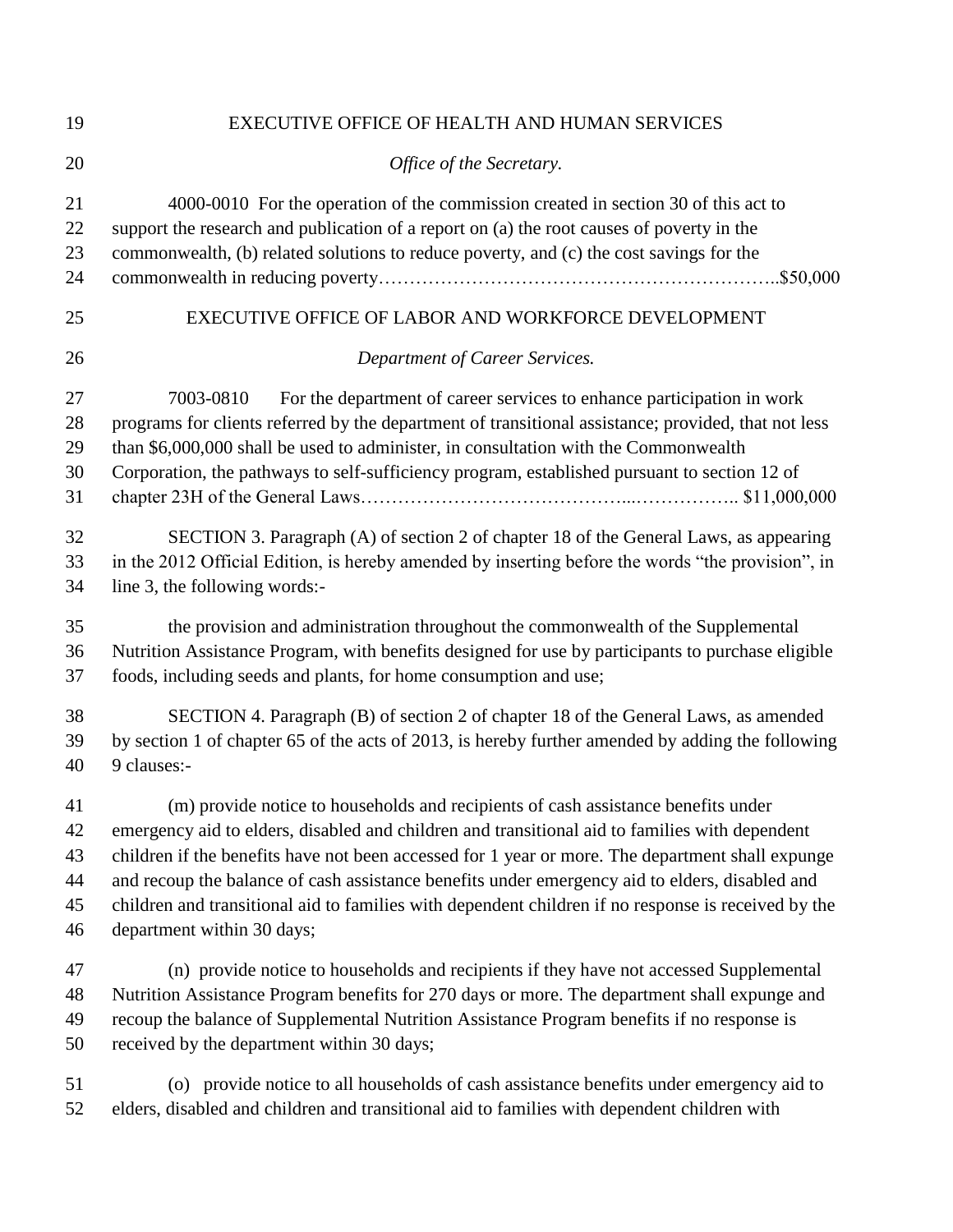balances higher than \$1,500 and instruct them to contact the department for a case review within

- 30 days of receiving notice in order to continue receiving benefits. The department shall expunge
- and recoup the balance of cash assistance benefits under emergency aid to elders, disabled and
- children and transitional aid to families with dependent children in excess of \$2,500 and for
- failure to complete a case review for continuation of benefits and shall notify all households
- immediately upon expunging the benefit;

 (p) on a biannual basis, on or before January 1 and July 1, file a report detailing the following: (i) the number of households and recipients receiving cash assistance under transitional aid to families with dependent children who are non-exempt from the work 62 requirement as described in 106 CMR 203.400(A)(1)(a) to (c), inclusive; (ii) the number of households and recipients receiving cash assistance under transitional aid to families with dependent children who are exempt from said work requirement; (iii) the number of recipients who are work required and in need of additional education, training or other barrier-removal services; (iv) the number of exemptions and extensions granted to recipients of cash assistance under transitional aid to families with dependent children; (v) the reasons for granting such exemptions and extensions; (vi) the reasons why recipients are applying for additional benefits beyond their initial 24 month period; provided, that this shall include, but not be limited to, an analysis of the recipient's economic independence goals, as required by section 15 of chapter 118; and (vii) information regarding caseloads, including how long recipients have been receiving cash assistance under transitional aid to families with dependent children and how much recipients have received. The report shall not contain a recipient's personal identifying information. The report shall be filed with the clerks of the house of representatives and the senate who shall forward the report to the house and senate chairs of the joint committee on children, families and persons with disabilities and the house and senate committees on ways and means;

 (q) on an annual basis, file a report detailing the number of cases referred to the department's program integrity bureau and the results of each investigation. The reports shall be filed with the clerks of the house of representatives and the senate who shall forward the reports to the house and senate chairs of the joint committee on children, families and persons with disabilities and the house and senate committees on ways and means;

 (r) annually, on or before December 1, file a report detailing the use of economic independence accounts, established under section 16 of chapter 118, that have been opened by recipients of cash assistance under transitional aid to families with dependent children; provided, that this shall include, but not be limited to, the number of accounts opened and the average balances in the accounts. The report shall be filed with the clerks of the house of representatives and the senate who shall forward the report to the house and senate chairs of the joint committee on children, families and persons with disabilities and the house and senate committees on ways and means;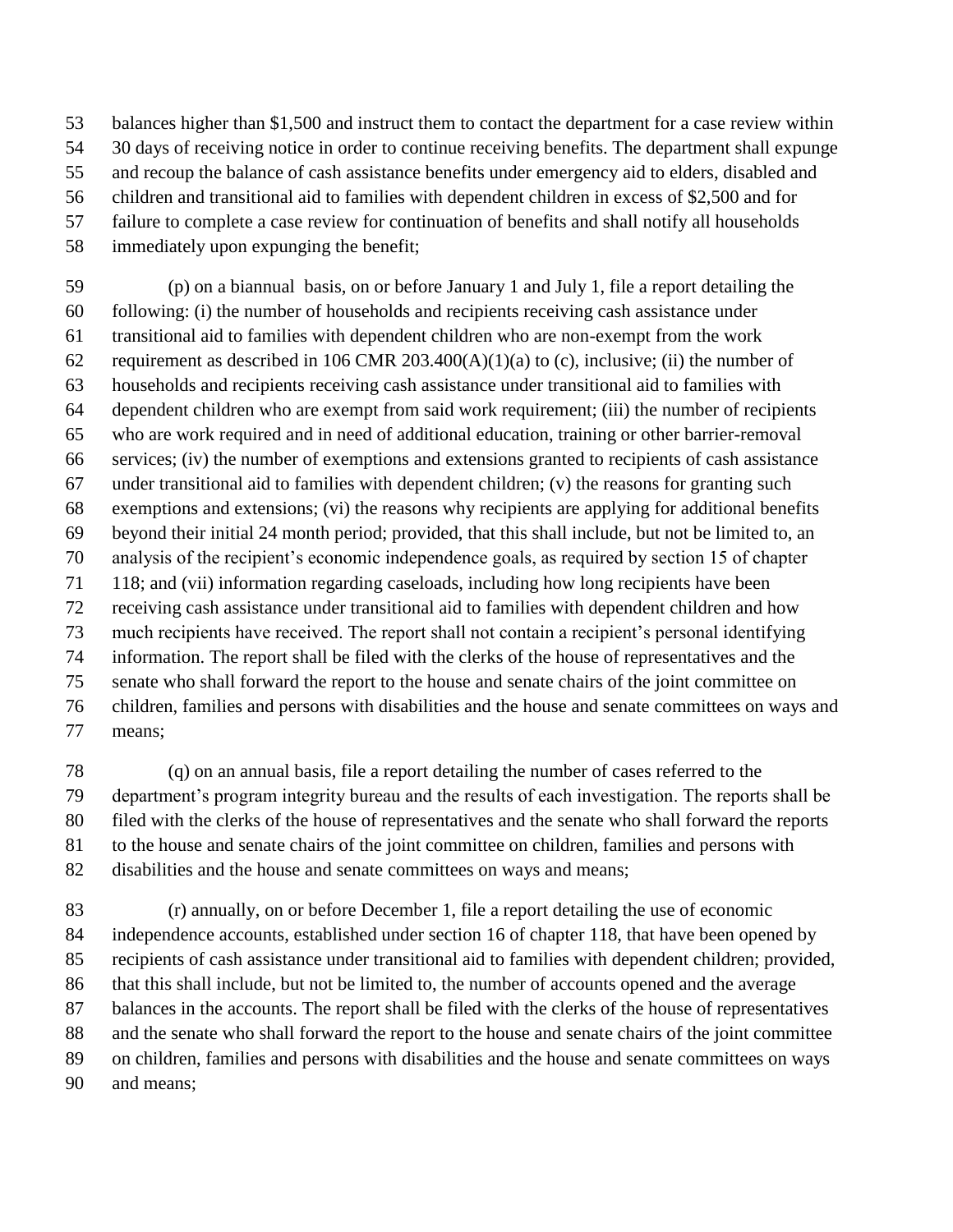(s) annually, on or before March 1, file a report detailing the number of recipients receiving cash assistance under transitional aid to families with dependent children who are present in the United States under 1 of the eligible noncitizen statuses as described in 106 CMR 203.675 (A). The report shall be filed with the clerks of the house of representatives and the senate who shall forward the report to the house and senate chairs of the joint committee on children, families and persons with disabilities and the house and senate committees on ways and means;

 (t) subject to appropriation, create an educational program to be implemented in each department of transitional assistance office that shall include, at a minimum, the following: proper card usage, card and PIN security, advantages of having a bank account, basic financial management, available education and training resources and supports, local job opportunities and other topics as the department considers appropriate; and

 (u) subject to appropriation, in consultation with the department of higher education, the community college system, the public university system, and the University of Massachusetts system, shall maintain in each local office of the department an up-to-date listing and description of all educational certificate programs, higher education programs, financial aid officials at public institutions of higher education, and financial aid programs, including, but not limited to, scholarships, grants, loans, and work study programs; and counsel children whose parents receive transitional aid for families with dependent children age 14 and older on how to access higher education without incurring debt.

 SECTION 5. Paragraph (D) of said section 2 of chapter 18 of the General Laws is hereby amended by inserting after clause (f), in line 139, as appearing in the 2012 Official Edition, the following 2 clauses:-

 (g) the recording and tracking of blank electronic benefit transfer cards that ensures the integrity of the cards and establishes a clear chain of custody and best practices in the shipment and custody of those cards; and

 (h) the suspension of benefits to any recipient who has failed to notify the department of a change of address and who the department has attempted to contact by certified mail, but whose mail communication has been returned to the department as undeliverable; provided, however, that the department, after receiving notice that the mail communication has been returned as undeliverable or returned with a Massachusetts forwarding address, shall use all available means to determine the address of the recipient and, in the event that it cannot be determined, subject the recipient's case to further review as to continued eligibility.

 SECTION 6. Subsection (a) of section 5J of chapter 18 of the General Laws, as so appearing, is hereby amended by inserting before the word "jewelry", in line 13, the following:- foreign transmittal agencies licensed under chapter 169;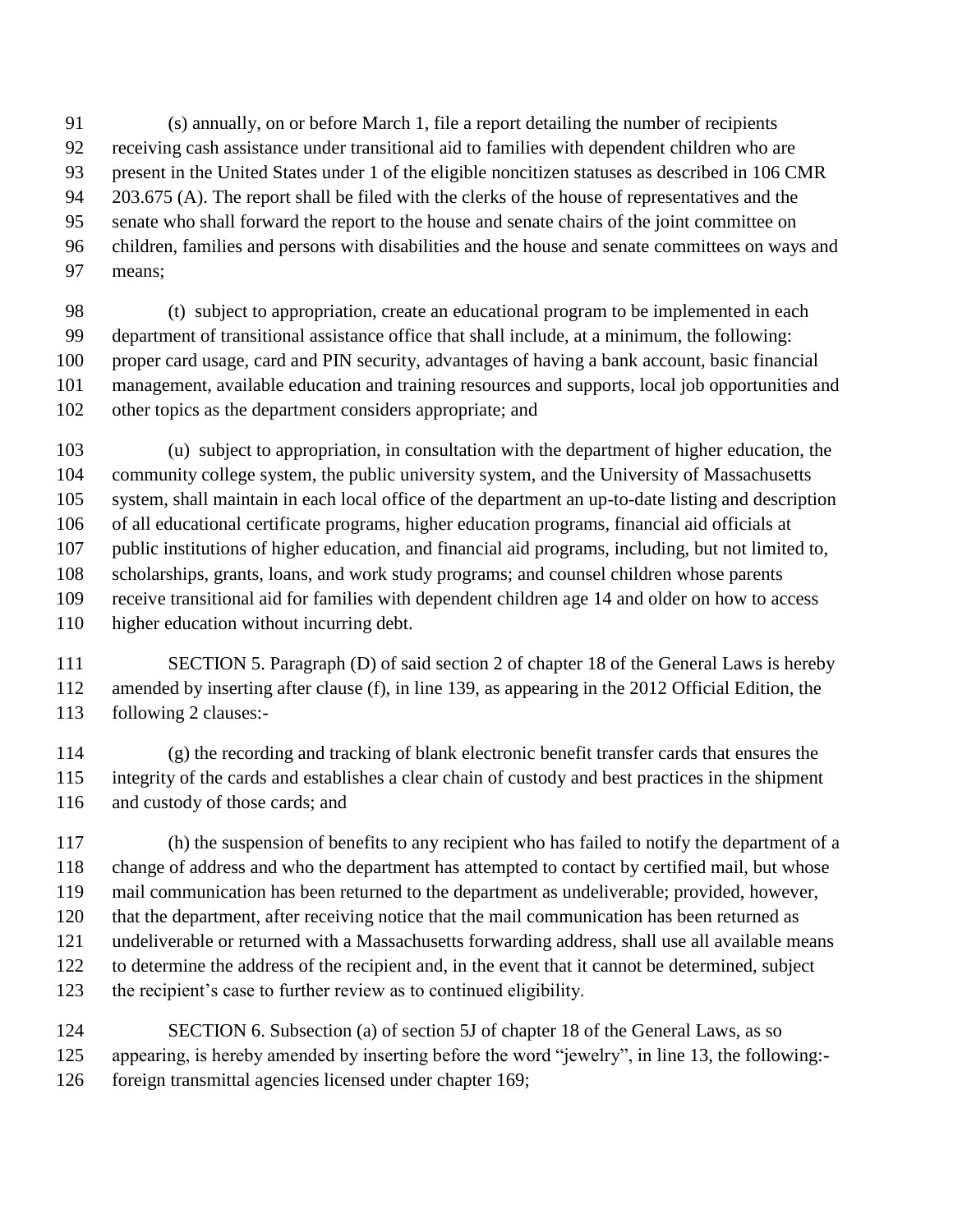SECTION 7. Section 5L of said chapter 18, as inserted by section 3 of chapter 161 of the acts of 2012, is hereby amended by adding the following subsection:-

 (f) An individual who traffics food stamp benefits, as described in subsection (b) and on 2 prior occasions has been convicted of trafficking food stamp benefits under said subsection (b) or conspiracy to traffic food stamp benefits shall be punished by imprisonment in a state prison for not more than 10 years or by a fine of not more than \$25,000, or both such fine and imprisonment.

 SECTION 8. The first paragraph of section 22 of said chapter 18, as so appearing, is hereby amended by adding the following sentence:- Self-declarations by applicants or recipients of transitional aid to families with dependent children shall be signed under the penalties of perjury and, if possible, shall not be accepted as the sole verification of categorical and financial eligibility during eligibility evaluations and reviews.

 SECTION 9. The second paragraph of said section 22 of said chapter 18, as so appearing, is hereby amended by striking out the first sentence and inserting in place thereof the following sentence:- The department shall determine which verification requirements can be reasonably met by third party affidavits and shall provide notification to recipients and applicants of the circumstances under which third party affidavits may be used; provided, however, that all work participation forms shall be verified by a third party who shall sign the work participation form under the penalties of perjury.

146 SECTION 10. Chapter 18 is hereby further amended by adding the following 3 sections:-

 Section 31. The department of transitional assistance shall require applicants or recipients of cash assistance to provide their social security number within 3 months of being assigned a placeholder social security number; provided, however, that this section shall not apply to recipients who are present in the United States under 1 of the eligible noncitizen statuses as described in 106 CMR 203.675(A) or 106 CMR 320.620(A). Failure to provide a valid social security number within 3 months shall result in the suspension of benefits until a valid social security number is provided and verified by the department. The department of transitional assistance shall promulgate regulations in accordance with this section.

 Section 32. Subject to appropriation, the department of transitional assistance shall ensure that when recipients of cash assistance call the department during normal business hours they are able to speak with a caseworker.

 Section 33. The department of transitional assistance, in consultation with the bureau of program integrity, established pursuant to section 16V of chapter 6A, shall develop a fraud detection program. The fraud detection program shall analyze the risk of fraud and refer any cases of suspected fraud to the program integrity division and the bureau of special investigations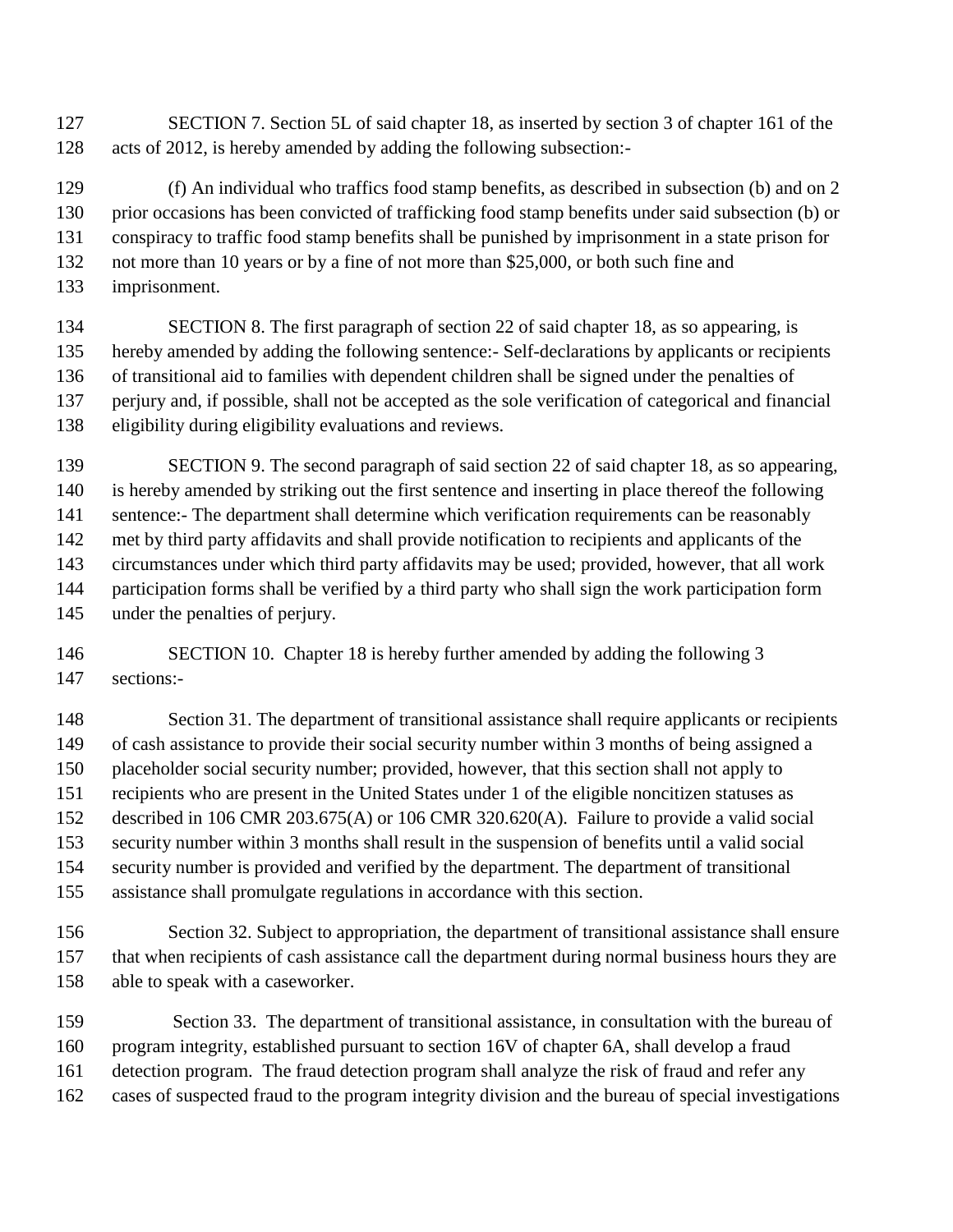- in the office of the state auditor. In analyzing risk of fraud and identifying cases for investigation,
- the program shall consider: (i) even dollar transactions; (ii) full benefit withdrawal; (iii) usage
- patterns; (iv) high EBT card balances; (v) repeated duplicate EBT card requests; (vi) purchases
- of prohibited items; and (vii) other relevant data sources. In order to assist the program in
- identifying and investigating likely cases of fraud, the department shall develop and make
- available reports identifying even dollar transactions by cardholder, instances of full benefit
- withdrawal, high EBT card balances, duplicate EBT card requests, purchases of prohibited items
- and other data reports, as necessary.
- SECTION 11. Chapter 23H of the General Laws, as appearing in the 2012 Official Edition, is hereby amended by inserting, after section 11, the following new section:-

 Section 12. The department shall develop a program designed to promote financial independence for recipients of transitional aid to families with dependent children (TAFDC) by coordinating the placement of recipients with regional employers through employment agencies, including one-stop career centers, with the goal of permanent employment. Applicants to the program shall be referred from the department of transitional assistance, following a thorough intake and employment assessment process. The program shall be known as the pathways to self- sufficiency program and shall identify applicants with relevant job skills and experience, then match those applicants with appropriate employment for the required number of hours, as specified in 106 CMR 203.400(A)(5).

 The department, in consultation with the Commonwealth Corporation, shall create selection criteria and guidelines for employment agencies seeking to participate in the placement of applicants, including, but not limited to: (1) experience with job-seeking difficulties facing recipients of public assistance; (2) demonstrated ability to identify and overcome barriers to employment; (3) geographic diversity; (4) experience with members of diverse populations and non-English speakers; (5) a willingness to accommodate job-seekers with dependent children or family members; and (6) a proven track record of job placement and retention.

 For identified applicants who are not connected with appropriate employment within 60 days of applying for TAFDC benefits, the department shall provide a written finding as to why the pathways to self-sufficiency program was not successful, which findings shall be part of the applicant's TAFDC case file. An applicant who is otherwise eligible for TAFDC assistance shall not be denied temporary benefits while awaiting employment placement under the program.

 The department shall annually, file a report, in consultation with the Commonwealth Corporation, detailing the number of households and recipients receiving cash assistance under TAFDC who are participating in the pathways to self-sufficiency program who can reasonably be moved into gainful employment within 12 months of applying for TAFDC benefits, given the resources and funds allocated. This report shall include, but not be limited to, the following: (1) the cost of implementing the components of the pathways to self-sufficiency program; (2) the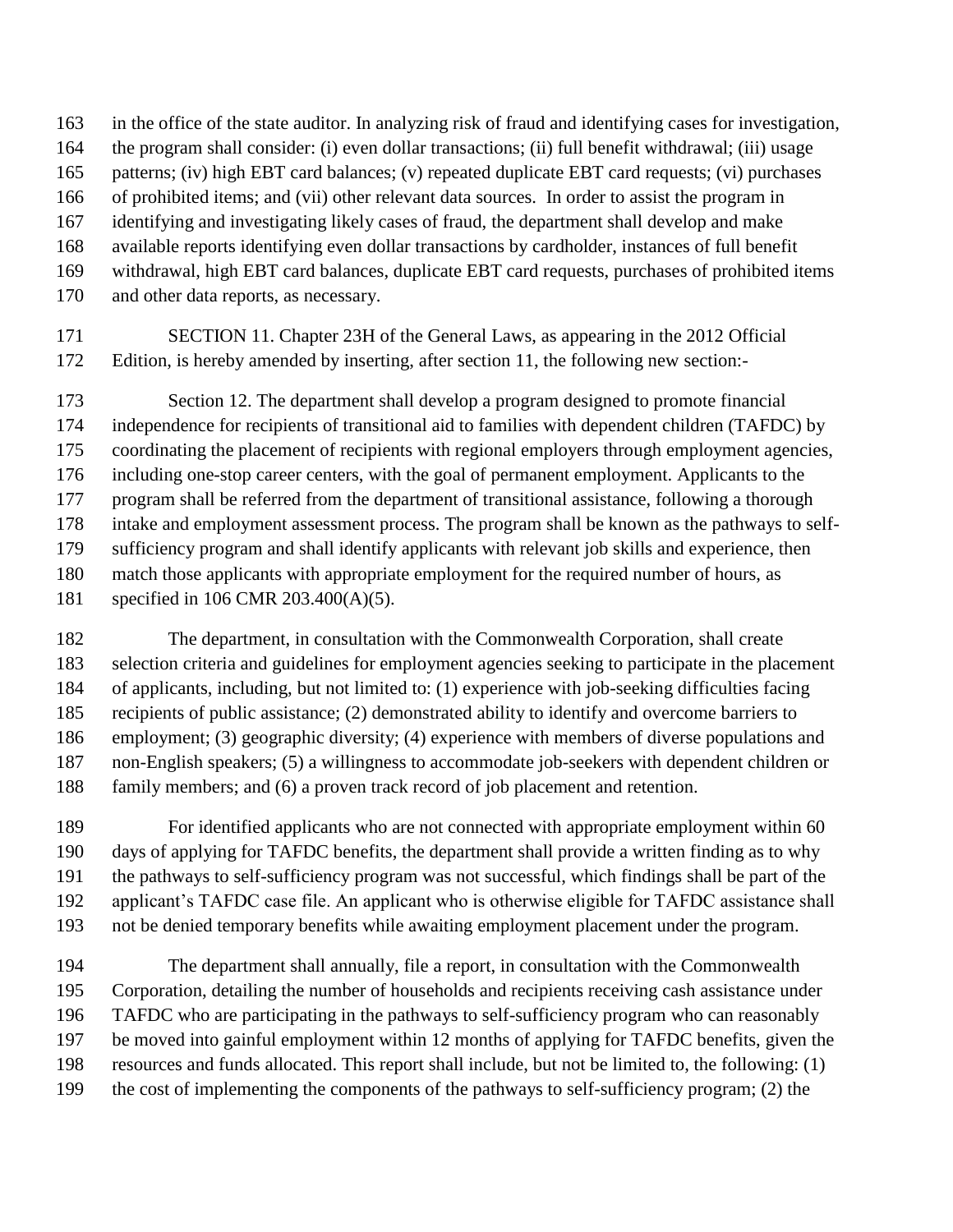estimated placement cost per participant; (3) job placement and retention rates; (4) the extent to

- which appropriate activities and supports were available to recipients; (5) the components of the
- pathways to self-sufficiency program that were implemented in light of available resources and

appropriations; and (6) the reasons recipients were unsuccessful in obtaining gainful employment

within 12 months. The report shall be filed with the clerks of the house of representatives and the

- senate who shall forward the report to the house and senate chairs of the joint committee on children, families and persons with disabilities and the house and senate committees on ways and
- means.

The department shall promulgate regulations in accordance with this section.

 SECTION 12. Subsection (b) of section 21 of chapter 62C of the General Laws, as so appearing, is hereby further amended by adding the following clause:-

 (27) the disclosure of tax return information for individuals or households to an agency of the commonwealth, if the agency certifies that the information is relevant to determine eligibility of those individuals or households for benefits awarded by the agency.

 SECTION 13. Section 3 of chapter 118 of the General Laws, as appearing in the 2012 Official Edition, is hereby amended by striking, in line 35, the words "division of employment and training" and inserting in place thereof the words "department of career services".

 SECTION 14. Section 3 of chapter 118 is hereby further amended by inserting at the end thereof the following 2 paragraphs:-

 The department of transitional assistance shall require all training and employment service programs contracted through the department to track the outcomes of individuals served

by the program for at least 1 year after transitioning into employment. The department shall

determine the number of individuals that each employment service program is required to track.

 The department of transitional assistance shall allow applicants or recipients who are employed a monthly \$150 work-related expense deduction from gross wages in determining eligibility and in determining the amount of the cash assistance grant.

 SECTION 15. Said chapter 118 is hereby further amended by inserting, after section 3, the following 2 sections:-

 Section 3½. The pathways to self-sufficiency program, administered by the department of career services, and established pursuant to section 12 of chapter 23H, shall be mandatory for all identified applicants over the age of 18 who are not attending a secondary school full time or 231 participating in an education or training activity, as defined in 106 CMR 203.400(A)(2)(i); provided however, that the program shall not be mandatory for an applicant who is exempt from the work requirements under 106 CMR 203.400(A)(1)(a) to (c), inclusive; and provided further, that the program shall not be mandatory for an applicant who is participating in a certified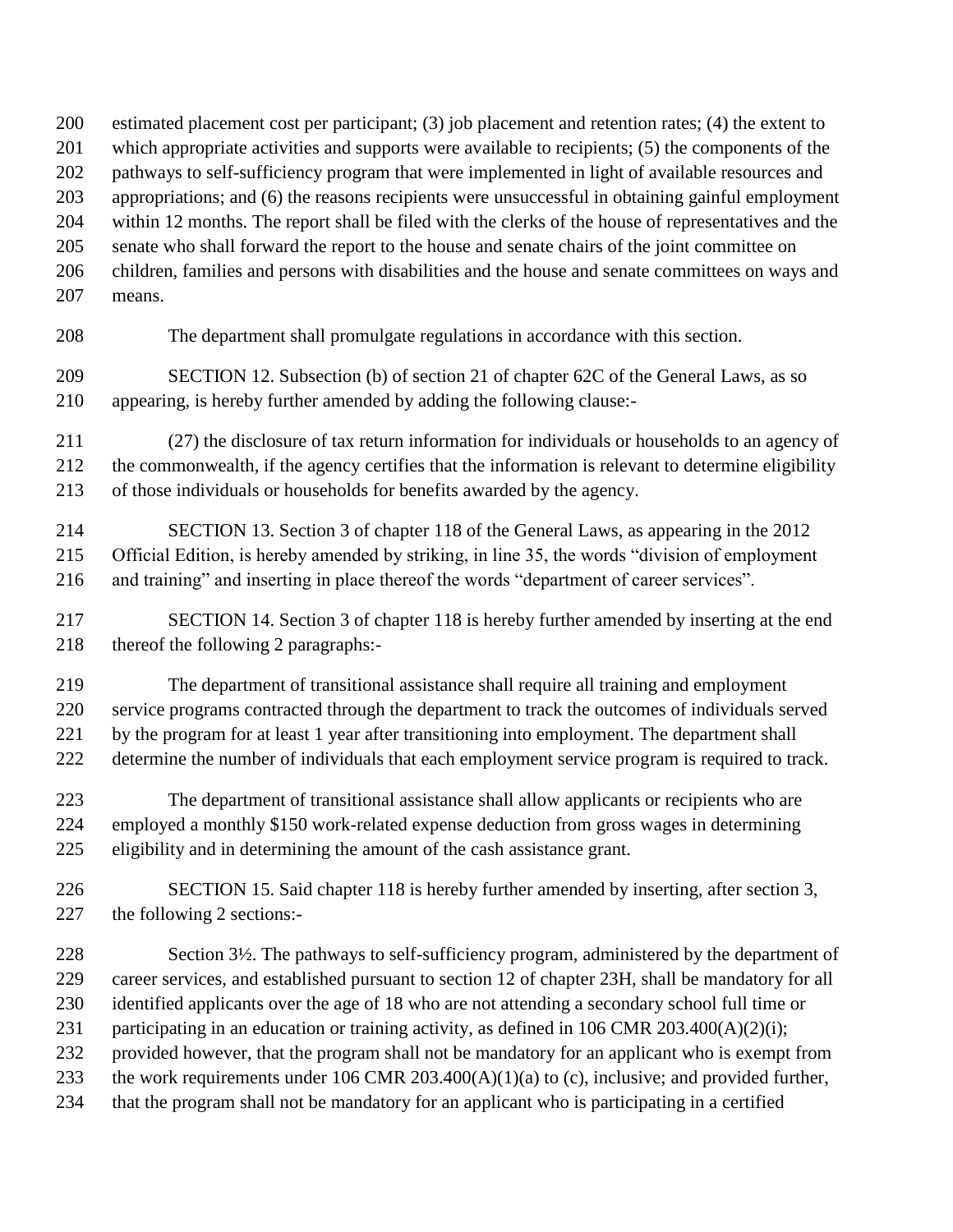substance abuse treatment program while in a substance abuse shelter or other inpatient program. The department shall promulgate regulations in accordance with this section.

 Section 3¾. Subject to appropriation, the department shall establish an employment counseling program to assist recipients of cash assistance under transitional aid to families with dependent children recently employed. The program shall include, but not be limited to, job coaching, assistance in resolving workplace disputes, life skills development, counseling and tutoring, support services referrals, tax information forms regarding state and federal earned income tax credits, and any other activities that will assist recipients through the first year after transitioning into employment. The department shall promulgate regulations in accordance with 244 this section.

 SECTION 16. Chapter 118 of the General Laws is hereby amended by adding the following 6 sections:-

 Section 12. A temporary absence from the commonwealth which exceeds 30 calendar days shall create a rebuttable presumption that Massachusetts residency has been abandoned by a recipient of cash assistance under transitional aid to families with dependent children and the recipient is no longer eligible for assistance. The department of transitional assistance shall promulgate regulations in accordance with this section.

 Section 13. (a) The department shall require all adult applicants who are not exempt from the work requirement to conduct an initial job search prior to receiving cash assistance unless the applicant has good cause for not participating as determined by the department which may include disability.

 (b) The department shall inform all applicants required to conduct an initial job search of available local job placement service providers. Applicants shall provide evidence of this search by returning to the department a list of the potential employers contacted recently, the date of contact and the name and telephone number of the person with whom the applicant spoke, to the extent feasible. All initial job search documentation shall be signed by the applicant under the penalties of perjury. The number of potential employers to be contacted by the applicant shall be determined by the department. An applicant shall provide the information before the applicant's case approval. An applicant who fails to provide this information within 30 days of filing the application shall be determined to be ineligible. The department shall promulgate regulations in accordance with this subsection. The requirements of this subsection shall be deemed satisfied upon submission to the department of proof of job search activities issued by a 1-stop career center that is established under sections 160 to 168A, inclusive, of chapter 149.

 (c) The department shall require adult recipients, who are meeting their work requirement through job search and who did not receive full-time employment under the pathways to self- sufficiency program, to provide, on a weekly basis, evidence of job searches by returning to the department a list of the employers contacted, the date of contact and the name and telephone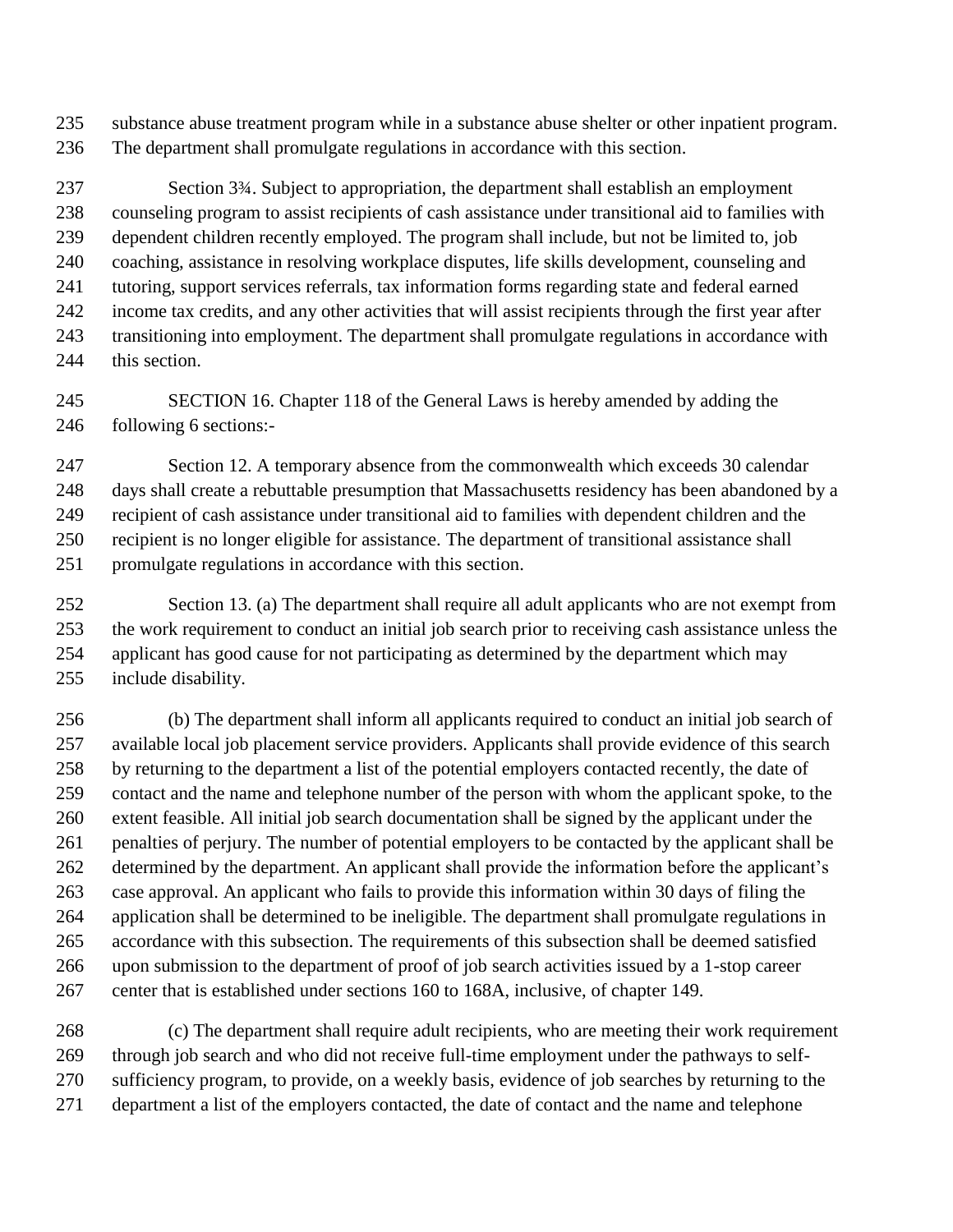- number of the person with whom the applicant spoke, to the extent feasible. The requirements of
- this subsection shall be deemed satisfied upon submission to the department of proof of job
- search activities issued by a 1-stop career center that is established under sections 160 to 168A,
- inclusive, of chapter 149. The department of transitional assistance shall terminate the cash
- assistance for a recipient who fails to provide such accurate information; provided, however, the
- department shall not terminate the cash assistance provided to the recipient's dependent children.
- The department shall promulgate regulations in accordance with this subsection.
- (d) Notwithstanding 106 CMR 203.400(A)(2)(i) or any general or special law to the contrary, an education or training activity, for the purpose of meeting the work requirement, is 281 defined as an accredited community college or certificate program, not to exceed 24 months, or a vocational education, not to exceed 12 months. If the education or training activity is less than the required hours per week to meet the work requirement, the recipient shall perform other work program activities to total the required hours per week.
- Section 14. The department shall not calculate a separate 60 month benefit period for an individual who receives aid under transitional aid to families with dependent children if the individual is part of a 2 parent assistance unit. The department shall promulgate regulations in accordance with this section.
- Section 15. The department shall develop economic independence goals for all recipients of cash assistance under transitional aid to families with dependent children to be completed during the recipient's first 24 month period of receiving benefits. The economic independence goals shall assist a recipient in determining a path through which the recipient will be able to be self-sufficient. Recipients who re-apply for benefits at any time after the first 24 month period shall be required to demonstrate a good faith attempt to meet their goals prior to receiving additional benefits. Recipients who fail to demonstrate a good faith attempt to meet all of their goals shall not receive additional benefits or an extension of benefits; provided, however that such failure shall not prohibit a recipient from receiving benefits on behalf of a dependent child.
- Section 16. (a) The department shall develop a savings program that allows recipients of cash assistance under transitional aid to families with dependent children and emergency aid to elders, disabled and children to accumulate assets outside of the asset limit. The savings accounts shall be called economic independence accounts. The economic independence accounts shall be used to help recipients save for the first and last month of rent and the security deposit or later expenditure for costs related to education or training, health care, basic household necessities, debt reduction, or other necessary expenses as identified by the department. The economic independence accounts shall not be included as a countable asset under 106 CMR 204.120.
- (b) For recipients of cash assistance who elect to participate in the program, the department shall require a designated amount of a recipient's cash assistance to be held in an escrow account for the recipient until the recipient is no longer eligible or in need of benefits;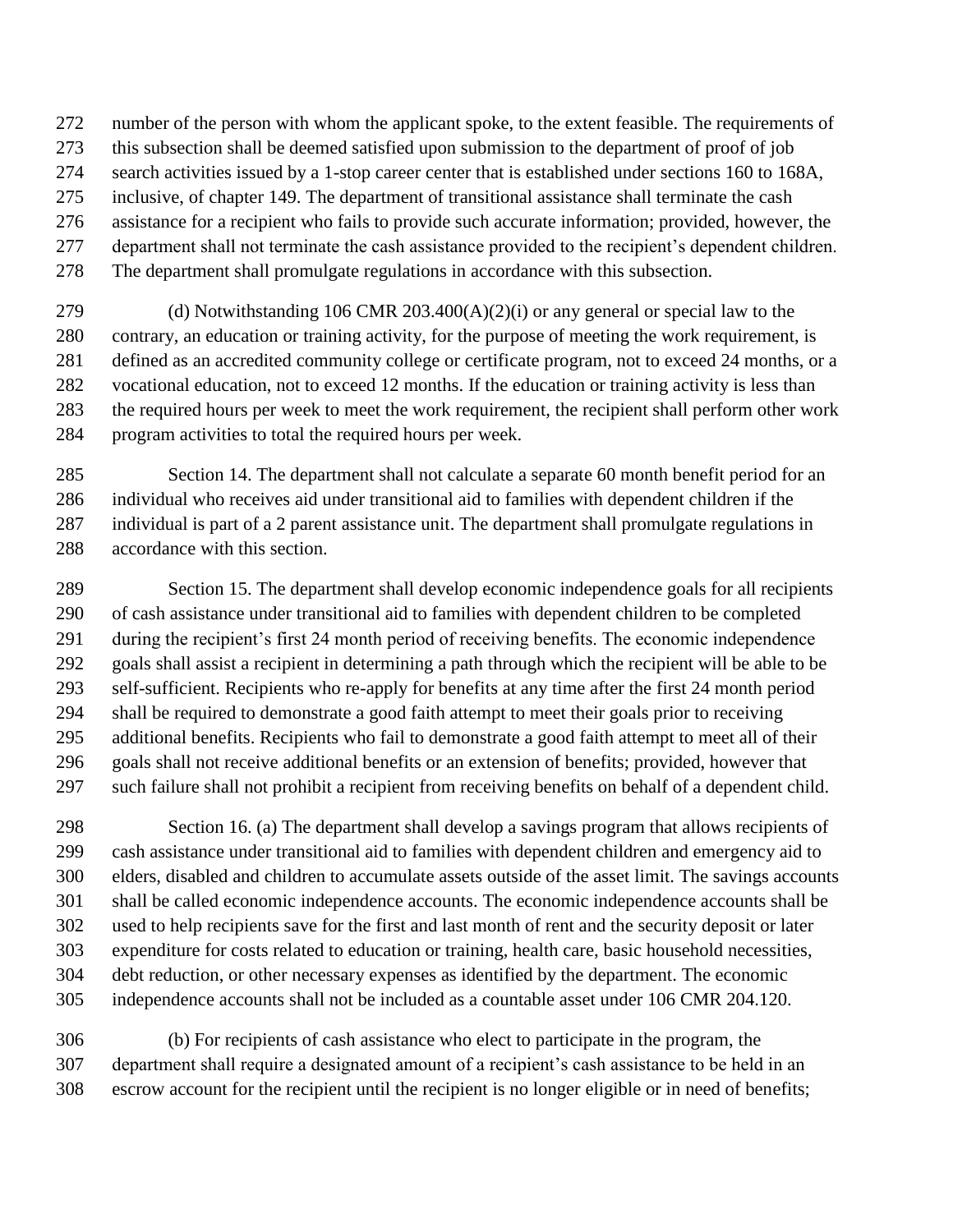provided, further, that the department shall allow a recipient to deposit additional funds into the account. While a recipient is receiving benefits, funds in the economic independence account shall only be withdrawn for a department approved purpose. If a recipient, who is currently receiving benefits, uses funds from the account for any purpose other than a department approved purpose, then the department shall reduce the recipient's monthly cash assistance until the cumulative reductions are equal to the amount used for a non-allowable purpose. The department shall promulgate regulations in accordance with this section; provided that the commissioner shall submit any proposed regulations to the joint committee on children, families and persons with disabilities and the house and senate committees on ways and means 30 days before their adoption by the department.

 Section 17. The department shall treat as uncountable with regard to any maximum countable resource limits and the lump sum income rule up to \$5,000 dollars that has been expended or is placed in an economic independence account for costs relating to first and last month of rent and the security deposit or later expenditure for costs related to education or training, health care, basic household necessities, debt reduction, or other necessary expenses as identified by the department.

 Section 18. The department shall require unverified applicants for cash assistance for a dependent under transitional aid to families with dependent children to provide proof of income and assets. For the purposes of this section, unverified applicants shall mean an applicant who has not provided the required information about citizenship or immigration status.

 SECTION 17. Chapter 121B of the General Laws is hereby amended by inserting after section 32F the following section:-

 Section 32G. A temporary absence from the commonwealth which exceeds 30 calendar days shall create a rebuttable presumption that Massachusetts residency has been abandoned by a recipient of state or municipally-funded or subsidized housing and that the recipient is no longer eligible for such assistance under this chapter. The department shall promulgate regulations in accordance with this section.

 SECTION 18. The definition of "Child of record" in subsection (a) of section 110 of chapter 5 of the acts of 1995 is hereby amended by adding the following words:- ; provided, however, that the commissioner shall develop specific criteria for approving exceptions or waivers to the family cap provision for extraordinary circumstances and shall only grant an exception or waiver when the specific criteria is met.

 SECTION 19. Said subsection (b) of said section 110 of said chapter 5 is hereby amended by adding the following paragraph:- The department shall exclude from a filing unit's countable income any earned income of dependent children of the assistance unit who are working part-time while attending school full time. The department shall promulgate regulations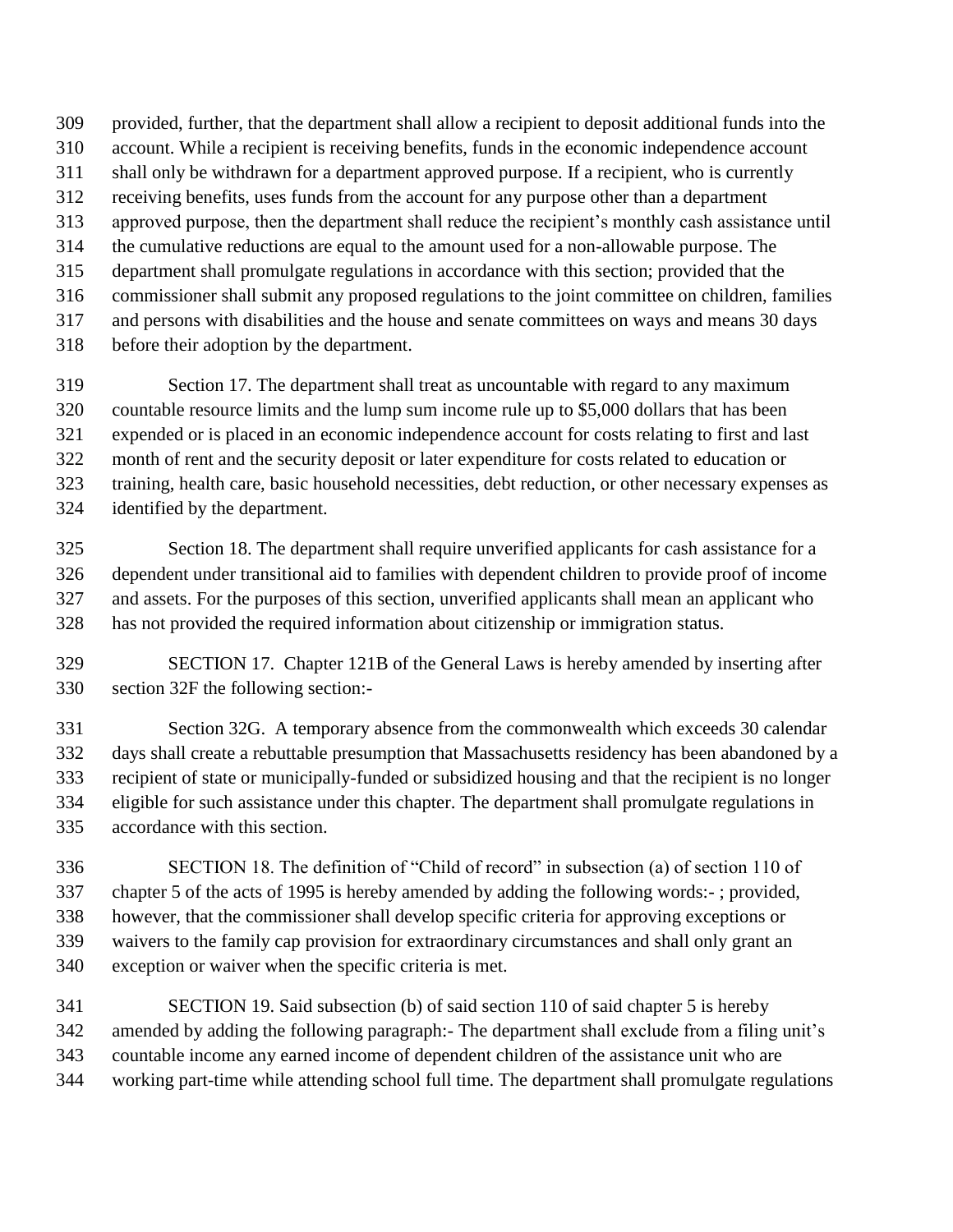in accordance with this section, including, but not limited to, updating clause (2) of subsection (D) of 106 CMR 204.210.

 SECTION 20. Subsection (e) of said section 110 of said chapter 5 is hereby amended by striking out clauses (1) and (2) and inserting in place thereof the following 2 clauses:-

 (1) recipients who are disabled, as defined by the federal Social Security Act, 42 U.S.C.A. § 423 (d) or, in the commissioner's discretion, a recipient who has been determined by the commonwealth's disability evaluation service to have a disability that substantially reduces the recipient's ability to support the recipient's children taking into account the individual's age, education and work experience; provided that in families with 2 parents, both parents are disabled; provided further, that to the extent permitted by federal law, the word "disabled" shall not include recipients who are dependent on alcohol or drugs or whose disability is based in whole or in part on previous dependency. A recipient who requests an exemption under this clause shall, as a condition of continued eligibility for transitional aid to families with dependent children, apply for supplemental security income (SSI) and, if requested by the department, appeal a denial of SSI benefits. Recipients who do not comply with the department's request to apply for SSI or appeal a decision shall not be granted a work exemption under this clause.

 (2) recipients who must care for a disabled child or spouse. A recipient who requests an exemption under this clause shall apply for SSI benefits on behalf of their dependent.

 SECTION 21. Clause (3) of subsection (e) of said section 110 of said chapter 5 is hereby amended by striking out the words "recipients in their third trimester of pregnancy" and inserting in place thereof the following words:-

 recipients in their 30th week or later of pregnancy who have not quit a job without good cause within the last 30 days, recipients prior to their 30th week of pregnancy who have submitted documentation signed by a primary care provider as defined in section 1 of chapter 111of the General Laws or an obstetrician, gynecologist, nurse-midwife or family practitioner registered and certified under chapter 112 of the General Laws that the recipient has a medical condition that prevents the recipient from working.

 SECTION 22. The fourth paragraph of subsection (f) of said section 110 of said chapter 5 is hereby amended by inserting after the word "extended", in line 2, the following words:- ; provided, however, that an extension of benefits shall not exceed 3 months.

 SECTION 23. The first paragraph of subsection (j) of said section 110 of said chapter 5 is hereby amended by adding the following sentence:- The department shall exempt from the work requirements a recipient who is age 66 or older; provided, however, that a recipient who is age 60 or over, who is the primary caregiver for a child and who was retired prior to applying for benefits shall be exempt from the work requirements; provided further, that the department shall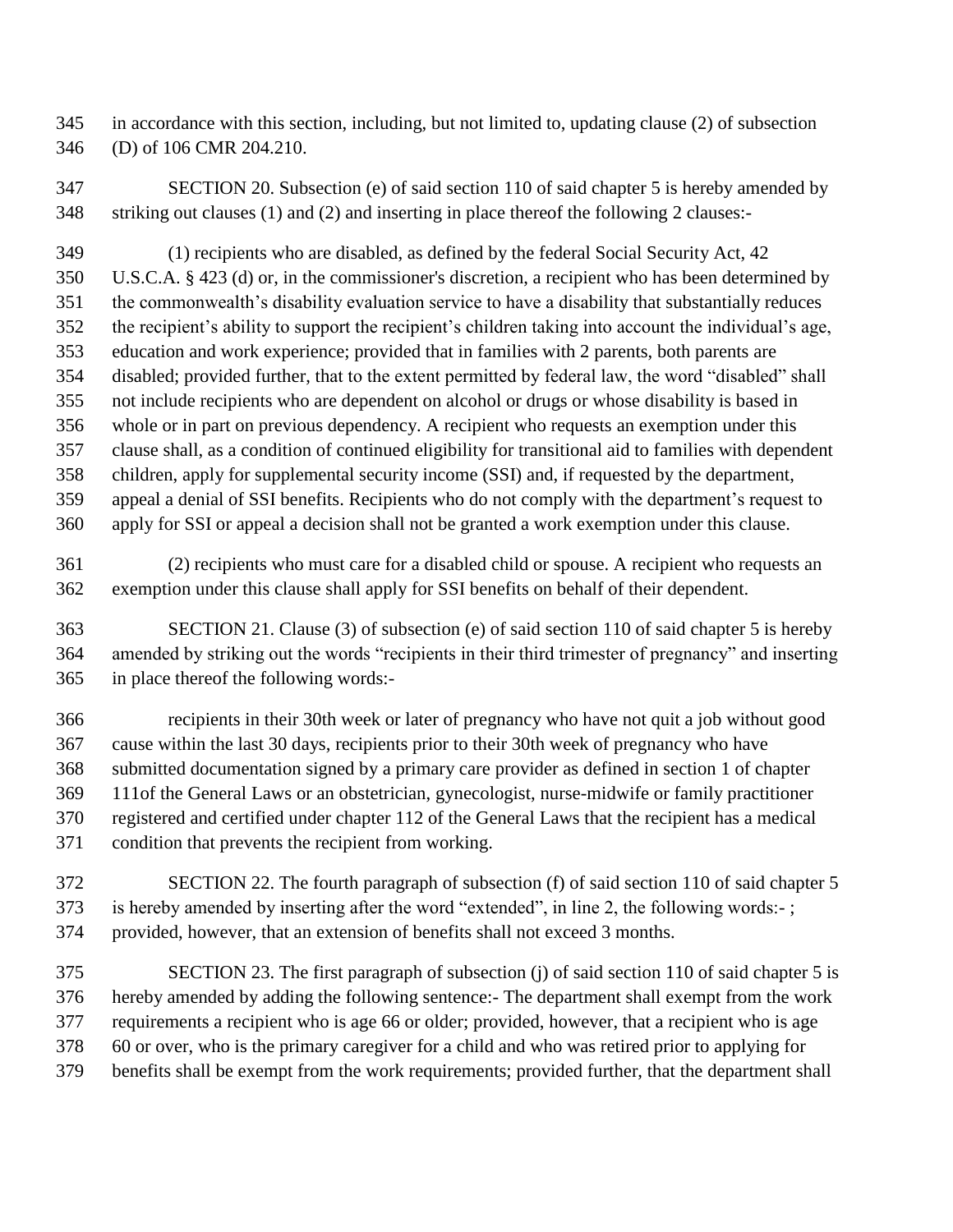promulgate regulations in accordance with this sentence, including, but not limited to, updating 106 CMR 203.100 (A)(1)(h).

 SECTION 24. Said subsection (j) of said section 110 of said chapter 5, as amended by section 218 of chapter 149 of the acts of 2004, is hereby amended by inserting after the second paragraph the following paragraph:-

 An individual receiving cash assistance under transitional aid to families with dependent children, who is not exempt from the work requirements as determined through regulations promulgated by the department may meet the work requirements by participating in an education or training activity for up to the required hours per week as determined by the department. The education or training activity shall not exceed 12 months; provided, however, that the department of transitional assistance may extend the duration of the education or training activity eligible towards the work requirement if the department determines, using performance standards established by the department, that the individual is making substantial progress towards completion of a certificate or degree program. The department shall promulgate regulations in accordance with this section.

 SECTION 25. In fiscal year 2014 the department of higher education shall expend no less than \$1,500,000 for the high demand scholarship program for students from the commonwealth who are enrolled in and pursuing a program of higher education in the University of Massachusetts, state universities and community colleges designated by the board of higher education to be a training program for an in-demand profession as defined by the executive office of labor and workforce development's study on labor market conditions pursuant to item 7070-0066 of section 2 of chapter 38 of the acts of 2013.

 SECTION 26. Notwithstanding any general or special law, subject to appropriation, the integrated eligibility system, or IES, developed by the executive office of health and human services shall allow multiple state agencies and programs to access and share data by creating data hubs and streamlining information processes. Through the integrated eligibility system, the department of housing and community development, housing authorities and state health and human services agencies and programs including, but not limited to, transitional aid to families with dependent children, temporary assistance for needy families and MassHealth shall share and have access to the data.

 SECTION 27. Notwithstanding any general or special law to the contrary, a pregnant teen, aged 16 to 20 years old, who meets all other eligibility requirements shall be eligible to live in a teen parent shelter or participate in a teen living program during her entire pregnancy and shall be eligible to receive cash assistance under transitional aid to families with dependent children if she meets the school attendance requirements set forth in 106 CMR 203.610 and the requirements set forth in 106 CMR 203.630.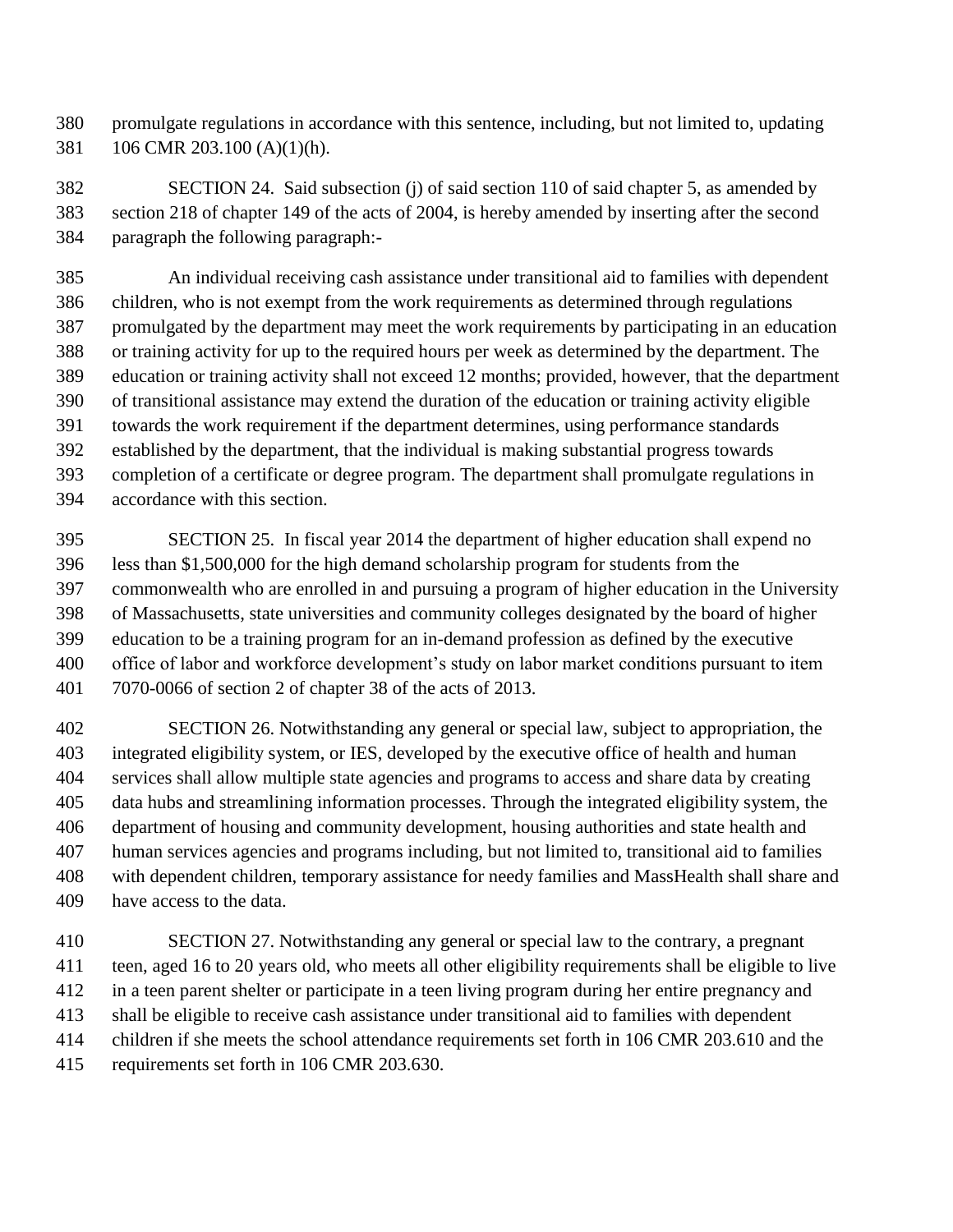- SECTION 28. Notwithstanding any general or special law to the contrary, the department of transitional assistance shall not approve an application for new benefits for any person required to register under sections 178C to 178P of chapter 6 of the General Laws and who has failed to register until the individual registers as required by said sections 178C to 178P of said chapter 6; provided, however, that prior to the denial of benefits, the department shall provide the applicant with notice of the applicant's failure to register under said sections 178C to 178P of said chapter 6 and a reasonable opportunity to be heard.
- SECTION 29. (a) Notwithstanding any general or special law to the contrary, there shall be a special commission to investigate and study how poverty in the commonwealth can be reduced by 10 per cent in the next 5 years and 20 per cent in the next 10 years by engaging the public, private, and non-profit sectors drawn from all regions of the commonwealth and representing rural, urban and suburban populations.
- (b)The investigation and study shall include, but not be limited to: (1) appropriate measures of poverty; (2) the root causes of poverty; (3) analysis of income inequality in Massachusetts, in particular examining the number of people and families in the commonwealth living below 200 per cent of the federal poverty level and the socio-economic challenges they face, while also calculating the number of people and families living at multiples above and below the federal poverty level; (4) violence in urban areas, particularly gun violence, and its effect on youth, commercial activity, and job opportunities in the community; (5) the number and types of existing jobs and the economically competitive strengths of the commonwealth; (6) obstacles to job opportunities for the poor; (7) barriers to education from pre-school through college and recommendations to remove barriers and increase education levels; (8) recent examples and categories of successful paths out of poverty for youth, families, and neighborhoods; (9) successful approaches and innovative system change efforts to reduce poverty and violence within the commonwealth and throughout North America; and (10) recommended action by the public, private and non-profit sectors to achieve the poverty reduction goals stated above. The commission shall also produce data, estimates, and conduct analysis on the potential long-term municipal and state government savings that would result from effective poverty reduction efforts throughout the commonwealth as the number of people in need of government safety net spending is reduced. The commission shall establish a methodology for calculating annually relevant and appropriate metrics of poverty in the commonwealth.
- (c) The commission shall consist of the following members: the Governor, who will serve as chair; the secretary of administration and finance, or a designee; the secretary of housing and economic development, or a designee; the secretary of health and human services, or a designee; 2 appointees to be chosen by the speaker of the house of representatives, 2 appointees to be chosen by the president of the senate; 1 appointee to be chosen by the Massachusetts Mayors' Association; 1 appointee to be chosen by the chair from a chamber of commerce in the commonwealth; 1 appointee to be chosen by the Associated Industries of Massachusetts; 1